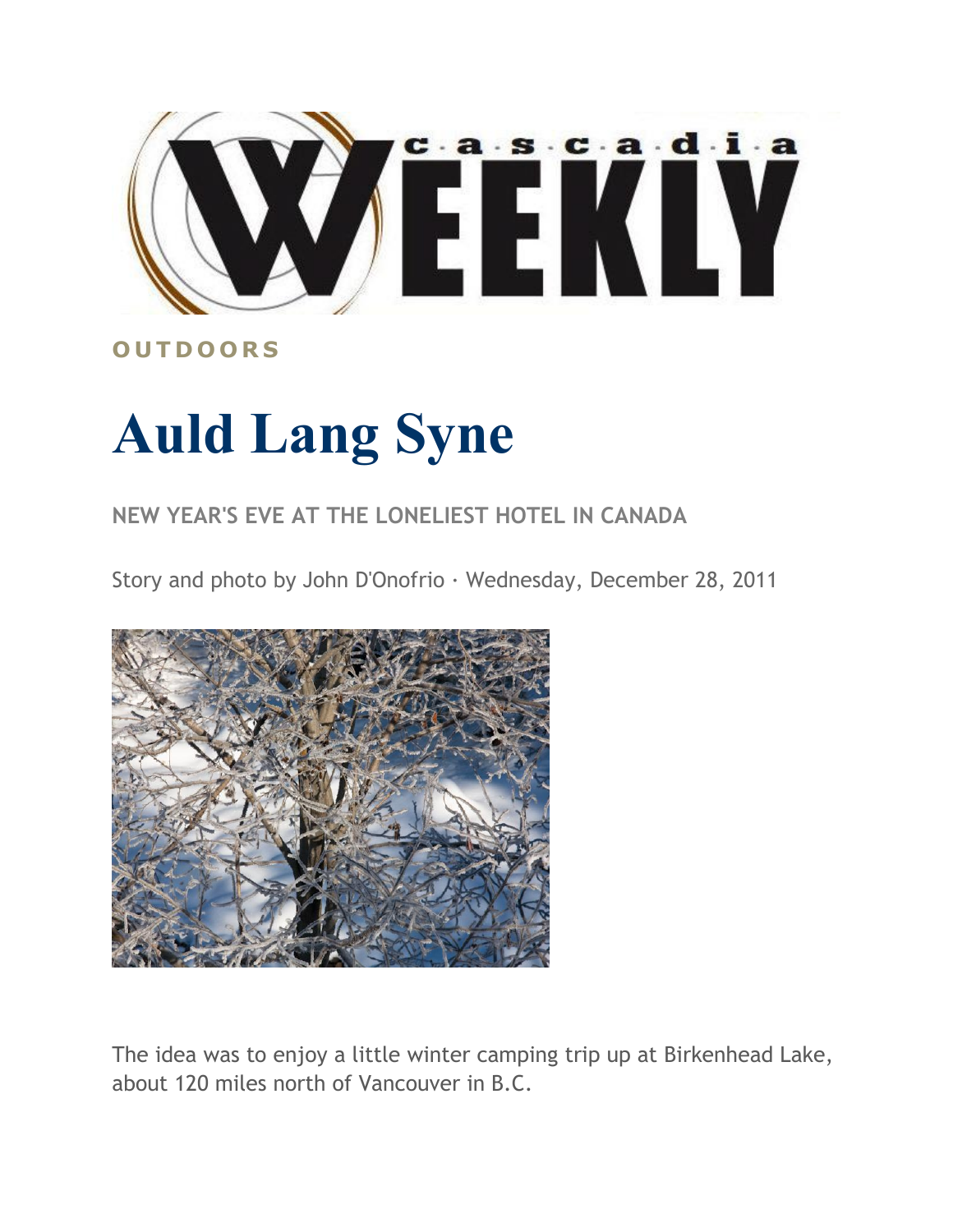We drove past Whistler and headed up into the north woods. The snowcovered Pemberton Valley was a glittering, frozen vision. We paused on the banks of the Lillooet River, frozen solid. There were tracks in the snow and the small signs of life only emphasized the silence and solitude. We walked along the frozen river, its surface a carpet of hoarfrost. Distant peaks seemed close enough to touch in the crystalline air. Hoo Boy, it was cold!

Truth be told, I love the cold: the clarity of the air, the stillness, the hard-edged landscapes. I've enjoyed my share of zero degree days out in the woods but this was different: it was 30 degrees below zero. Meteorologically speaking: damn cold. Holy Crap cold.

By the time we turned onto the Birkenhead Lake Road we were having second thoughts about camping. Third thoughts, even. So when we saw the Birkenhead Resort – a cluster of hunter's cabins huddled amongst the trees – we reconsidered our camping plans and pulled in.

We were the only visitors to the "resort", which was fortunate, as all but one of the cabins were out of commission due to burst pipes. Apparently it was cold, even for Birkenhead lake. We secured the one remaining cabin and hauled our gear inside. Even with the heater going full blast it was frigid in the tiny cabin. We turned the oven on, opened the door and huddled around it in down jackets. This was the life!

In the morning we strapped on our cross country skis and headed out along the lake. Within seconds, our eyelashes were iced up but as long as we kept moving, the cold was manageable. The woods were absolutely silent – no wind (thank God), no birds, certainly no other people. We climbed through the black trees, grateful for the heat of the effort. The sun shone brightly but its warmth was nothing more than a vicious rumor.

As evening fell we drove into the village of Pemberton and checked into the Pemberton Hotel, a classic bit of Canadian cinder-block architecture. The hotel was situated beside the railroad tracks, and each passing train shook the battered furniture in our cell-like cinder block room. The bathroom had not been sanitized for our protection.